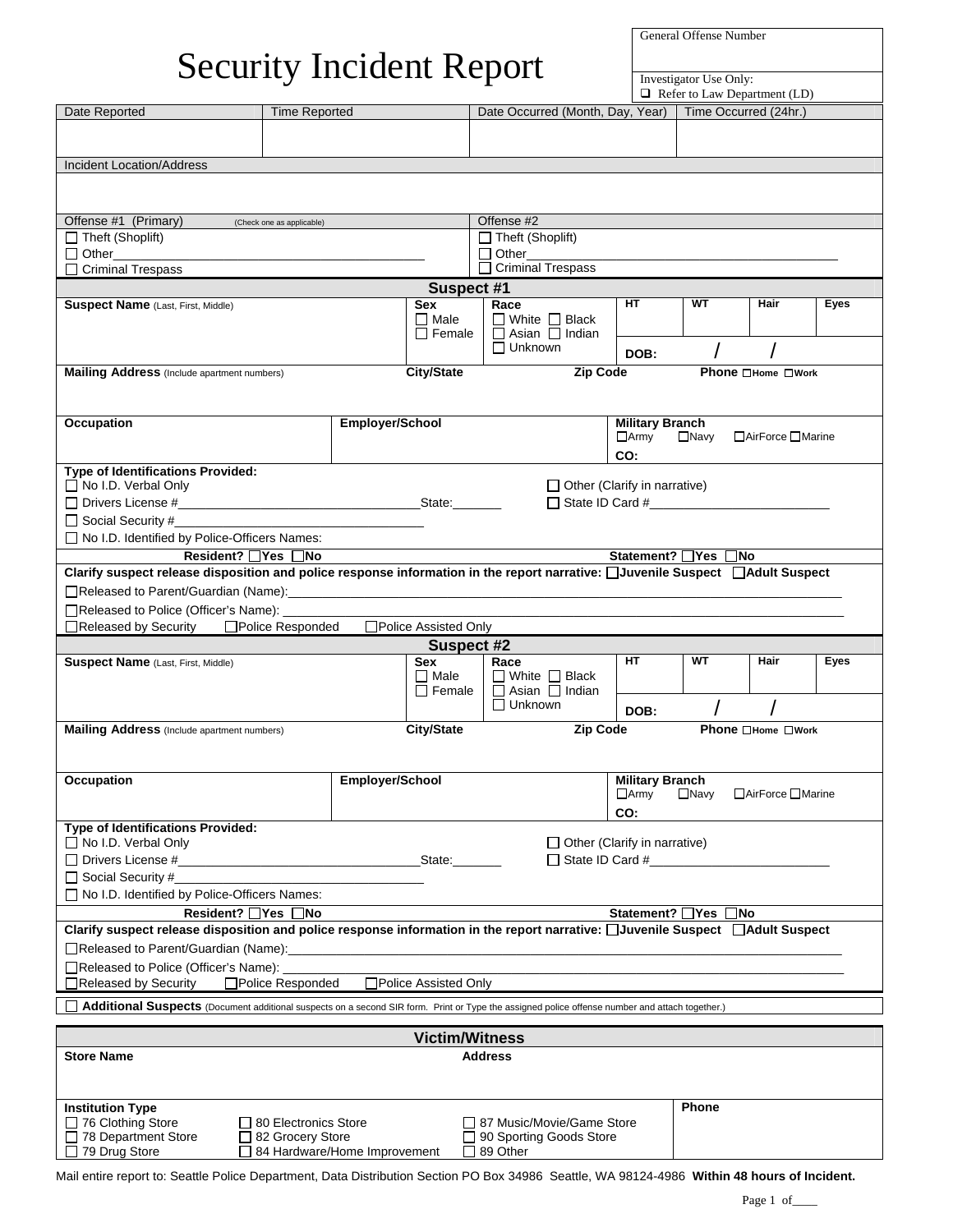| <b>Security Incident Report (continuation)</b>                                          |                                                                                                     |                                      |                   |                                                                                                              |                            |                                                                              |                 | <b>General Offense Number</b> |                                                                                        |                                             |  |
|-----------------------------------------------------------------------------------------|-----------------------------------------------------------------------------------------------------|--------------------------------------|-------------------|--------------------------------------------------------------------------------------------------------------|----------------------------|------------------------------------------------------------------------------|-----------------|-------------------------------|----------------------------------------------------------------------------------------|---------------------------------------------|--|
|                                                                                         |                                                                                                     |                                      |                   | <b>Complainant/Witness</b><br><b>Sex</b>                                                                     |                            |                                                                              |                 |                               |                                                                                        |                                             |  |
| Primary Complainant/Witness Name (Last, First, Middle)                                  |                                                                                                     |                                      |                   | Race<br>$\Box$ Male<br>$\Box$ White $\Box$ Black<br>$\Box$ Female<br>$\Box$ Asian $\Box$ Indian<br>□ Unknown |                            |                                                                              | Date of Birth   |                               | Job Title/Security Co.                                                                 |                                             |  |
| Subpoena Address (Include apartment numbers)                                            |                                                                                                     |                                      |                   | <b>City/State</b>                                                                                            |                            | <b>Zip Code</b>                                                              |                 |                               | <b>Contact Phone</b>                                                                   |                                             |  |
|                                                                                         | Resident? 7Yes ∩No                                                                                  |                                      |                   |                                                                                                              |                            |                                                                              | Statement? □Yes |                               | $\square$ No                                                                           |                                             |  |
|                                                                                         |                                                                                                     |                                      |                   |                                                                                                              | <b>Witness</b>             |                                                                              |                 |                               |                                                                                        |                                             |  |
| <b>Witness Name</b> (Last, First, Middle)                                               |                                                                                                     |                                      |                   | <b>Sex</b><br>$\Box$ Male<br>$\Box$ Female                                                                   | Race                       | $\Box$ White $\Box$ Black<br>$\Box$ Asian $\Box$ Indian<br>$\square$ Unknown | Date of Birth   |                               |                                                                                        | Job Title/Security Co.                      |  |
| <b>Subpoena Address</b> (Include apartment numbers)                                     |                                                                                                     |                                      |                   | <b>City/State</b>                                                                                            |                            | <b>Zip Code</b>                                                              |                 |                               | <b>Contact Phone</b>                                                                   |                                             |  |
|                                                                                         | Resident? $\Box$ Yes $\Box$ No                                                                      |                                      |                   |                                                                                                              |                            |                                                                              | Statement? □Yes |                               | ∃No                                                                                    |                                             |  |
|                                                                                         |                                                                                                     |                                      |                   |                                                                                                              | <b>Other Witness</b>       |                                                                              |                 |                               |                                                                                        |                                             |  |
| □ Assisted with Stop Only<br>Witness Name (Last, First, Middle)                         |                                                                                                     | □Detention Witness Only              |                   | □CCTV Operator/Witness<br>Sex                                                                                |                            | □Sales Associate/Cashier                                                     | Date of Birth   |                               |                                                                                        | □Initial Witness/Alerted Security           |  |
|                                                                                         |                                                                                                     |                                      |                   | Race<br>$\Box$ Male<br>$\Box$ White $\Box$ Black<br>$\Box$ Female<br>$\Box$ Asian $\Box$ Indian<br>Unknown   |                            |                                                                              |                 |                               |                                                                                        |                                             |  |
| Subpoena Address (Include apartment numbers)                                            |                                                                                                     |                                      |                   | <b>City/State</b>                                                                                            |                            | <b>Zip Code</b>                                                              |                 |                               | <b>Contact Phone</b>                                                                   |                                             |  |
|                                                                                         | Resident? <sup>1</sup> Yes <b>No</b>                                                                |                                      |                   |                                                                                                              |                            |                                                                              | Statement? ∏Yes |                               | ∃No                                                                                    |                                             |  |
|                                                                                         |                                                                                                     |                                      |                   |                                                                                                              |                            | <b>Physical Evidence Summary: (Mandatory)</b>                                |                 |                               |                                                                                        |                                             |  |
| □Evidence Detailed Individually in Property Report<br>□All Listed Merchandise Recovered |                                                                                                     |                                      |                   | □No Video Record Exists<br>□Detention Room video Only                                                        |                            |                                                                              |                 |                               | □Video Record Given to Police                                                          | □Video Record of Incident Retained by Store |  |
|                                                                                         |                                                                                                     |                                      |                   | <b>Evidence/Property</b>                                                                                     |                            |                                                                              |                 |                               |                                                                                        |                                             |  |
| <b>Article Type</b>                                                                     |                                                                                                     |                                      | <b>Brand Name</b> |                                                                                                              |                            |                                                                              | QTY             |                               | <b>Individual Value</b><br>@                                                           | -\$                                         |  |
| Model #                                                                                 |                                                                                                     | Serial #                             |                   |                                                                                                              | Internal #                 |                                                                              |                 | Color                         |                                                                                        | <b>Size</b>                                 |  |
| $\Box$ Recovered                                                                        |                                                                                                     | <b>Recovered from Suspect (Name)</b> |                   |                                                                                                              |                            |                                                                              |                 |                               | <b>Disposition:</b><br>$\Box$ Photographed                                             |                                             |  |
| □ Not Recovered<br>$\Box$ Damaged                                                       |                                                                                                     | <b>Location Recovered From</b>       |                   |                                                                                                              | <b>Recovered by (Name)</b> |                                                                              |                 |                               | Returned to Stock (RTS)<br>$\Box$ Retained as Evidence                                 |                                             |  |
|                                                                                         |                                                                                                     |                                      |                   |                                                                                                              |                            |                                                                              |                 |                               | □ Destroyed/Disposed Of                                                                |                                             |  |
|                                                                                         |                                                                                                     |                                      |                   | <b>Evidence/Property</b>                                                                                     |                            |                                                                              |                 |                               |                                                                                        |                                             |  |
| <b>Article Type</b>                                                                     |                                                                                                     |                                      | <b>Brand Name</b> |                                                                                                              |                            |                                                                              | QTY             |                               | <b>Individual Value</b><br>@                                                           | - \$                                        |  |
| Model #                                                                                 |                                                                                                     | Serial #                             |                   |                                                                                                              | Internal #                 |                                                                              |                 | Color                         |                                                                                        | <b>Size</b>                                 |  |
|                                                                                         |                                                                                                     | <b>Recovered from Suspect (Name)</b> |                   |                                                                                                              |                            |                                                                              |                 |                               | <b>Disposition:</b>                                                                    |                                             |  |
| $\Box$ Recovered                                                                        |                                                                                                     |                                      |                   |                                                                                                              |                            |                                                                              |                 |                               | $\Box$ Photographed                                                                    |                                             |  |
| □ Not Recovered                                                                         |                                                                                                     | <b>Location Recovered From</b>       |                   |                                                                                                              | <b>Recovered by (Name)</b> |                                                                              |                 |                               | Returned to Stock (RTS)                                                                |                                             |  |
| $\Box$ Damaged                                                                          |                                                                                                     |                                      |                   |                                                                                                              |                            |                                                                              |                 |                               | $\Box$ Retained as Evidence<br>□ Destroyed/Disposed Of                                 |                                             |  |
|                                                                                         |                                                                                                     |                                      |                   | <b>Evidence/Property</b>                                                                                     |                            |                                                                              |                 |                               |                                                                                        |                                             |  |
| <b>Article Type</b>                                                                     |                                                                                                     |                                      | <b>Brand Name</b> |                                                                                                              |                            |                                                                              | QTY             |                               | <b>Individual Value</b><br>@                                                           | -\$                                         |  |
| Model #                                                                                 |                                                                                                     | Serial #                             |                   | Internal #                                                                                                   |                            |                                                                              |                 |                               | Color<br><b>Size</b>                                                                   |                                             |  |
|                                                                                         |                                                                                                     | <b>Recovered from Suspect (Name)</b> |                   |                                                                                                              |                            |                                                                              |                 |                               | <b>Disposition:</b>                                                                    |                                             |  |
| $\Box$ Recovered<br>□ Not Recovered                                                     |                                                                                                     |                                      |                   |                                                                                                              |                            |                                                                              |                 |                               | $\Box$ Photographed                                                                    |                                             |  |
| $\Box$ Damaged                                                                          |                                                                                                     | <b>Location Recovered From</b>       |                   |                                                                                                              | <b>Recovered by (Name)</b> |                                                                              |                 |                               | Returned to Stock (RTS)<br>$\Box$ Retained as Evidence<br>$\Box$ Destroyed/Disposed Of |                                             |  |
|                                                                                         | Additional Items Must be Recorded on the Property Continuation Form<br>Total Value of All Items: \$ |                                      |                   |                                                                                                              |                            |                                                                              |                 |                               |                                                                                        |                                             |  |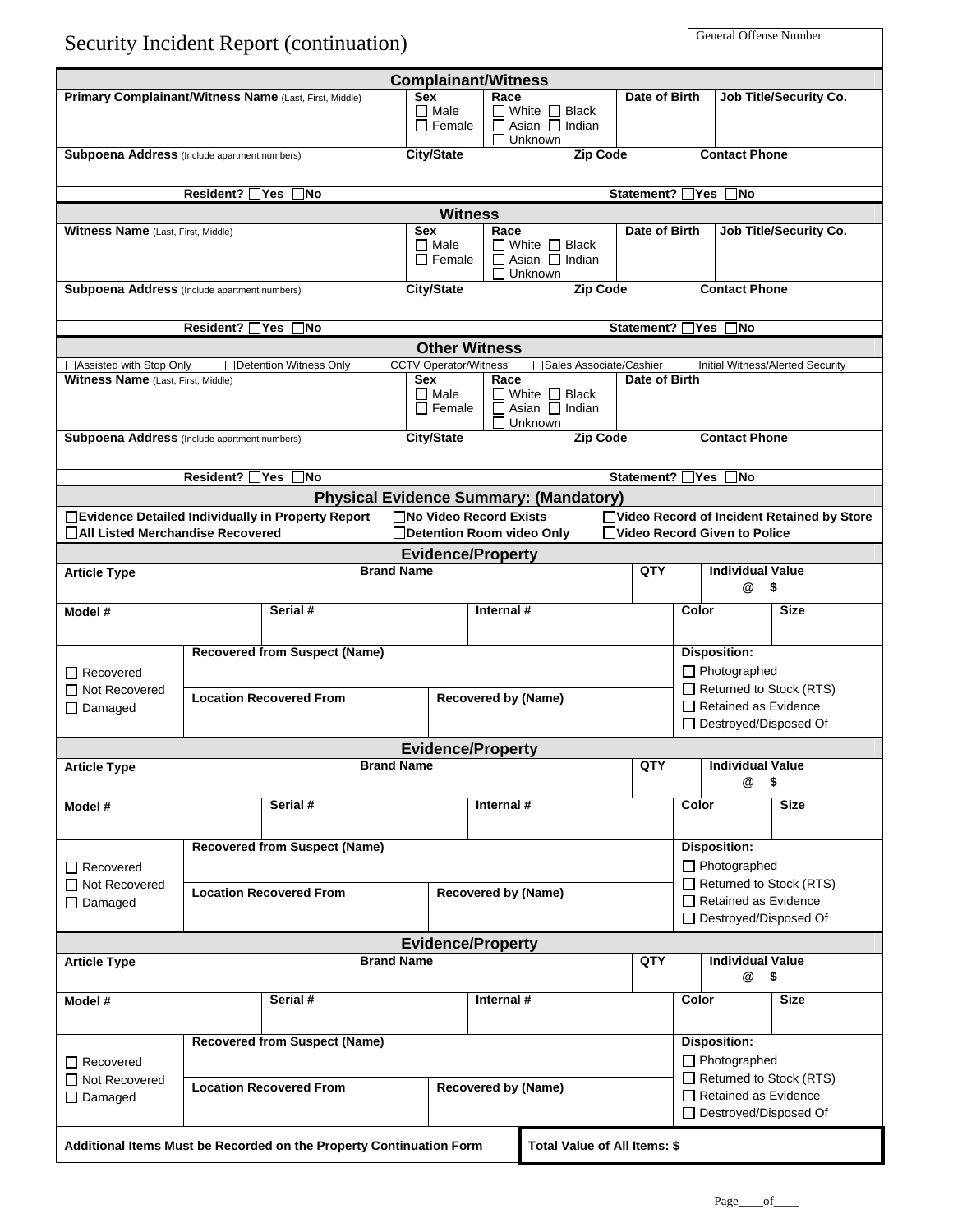| <b>Security Incident Report (Property Form)</b> | <b>General Offense Number</b> |
|-------------------------------------------------|-------------------------------|
|-------------------------------------------------|-------------------------------|

|                                                            |                                                                                                      |                                                                                                      |                   |                            | <b>Evidence/Property</b>                                                                                                        |                                                                                                                          |                                                                                                                                        |                                              |             |
|------------------------------------------------------------|------------------------------------------------------------------------------------------------------|------------------------------------------------------------------------------------------------------|-------------------|----------------------------|---------------------------------------------------------------------------------------------------------------------------------|--------------------------------------------------------------------------------------------------------------------------|----------------------------------------------------------------------------------------------------------------------------------------|----------------------------------------------|-------------|
| <b>Article Type</b>                                        |                                                                                                      |                                                                                                      | <b>Brand Name</b> |                            |                                                                                                                                 | QTY                                                                                                                      |                                                                                                                                        | <b>Individual Value</b><br>$\omega$ \$       |             |
| Model #                                                    | Serial #                                                                                             |                                                                                                      |                   | Internal #                 |                                                                                                                                 |                                                                                                                          | Color                                                                                                                                  |                                              | <b>Size</b> |
| $\Box$ Recovered<br>□ Not Recovered<br>$\Box$ Damaged      | <b>Recovered from Suspect (Name)</b><br><b>Location Recovered From</b>                               |                                                                                                      |                   | <b>Recovered by (Name)</b> |                                                                                                                                 |                                                                                                                          | <b>Disposition:</b><br>$\Box$ Photographed<br>$\Box$ Returned to Stock (RTS)<br>$\Box$ Retained as Evidence<br>□ Destroyed/Disposed Of |                                              |             |
| <b>Article Type</b>                                        |                                                                                                      |                                                                                                      | <b>Brand Name</b> |                            |                                                                                                                                 | QTY                                                                                                                      |                                                                                                                                        | <b>Individual Value</b><br>@<br>$\mathbf{s}$ |             |
| Model #                                                    |                                                                                                      | Serial #                                                                                             |                   |                            | Internal #                                                                                                                      |                                                                                                                          | Color                                                                                                                                  |                                              | <b>Size</b> |
| $\Box$ Recovered<br>$\Box$ Not Recovered<br>$\Box$ Damaged | <b>Recovered from Suspect (Name)</b><br><b>Location Recovered From</b><br><b>Recovered by (Name)</b> |                                                                                                      |                   |                            |                                                                                                                                 | <b>Disposition:</b><br>$\Box$ Photographed<br>Returned to Stock (RTS)<br>Retained as Evidence<br>□ Destroyed/Disposed Of |                                                                                                                                        |                                              |             |
| <b>Article Type</b>                                        |                                                                                                      |                                                                                                      | <b>Brand Name</b> |                            |                                                                                                                                 | <b>QTY</b>                                                                                                               | <b>Individual Value</b><br>@                                                                                                           |                                              | - \$        |
| Model #                                                    |                                                                                                      | Serial #                                                                                             |                   |                            | Internal #                                                                                                                      |                                                                                                                          | Color                                                                                                                                  |                                              | <b>Size</b> |
| $\Box$ Recovered<br>□ Not Recovered<br>$\Box$ Damaged      | <b>Recovered from Suspect (Name)</b><br><b>Location Recovered From</b><br><b>Recovered by (Name)</b> |                                                                                                      |                   |                            |                                                                                                                                 |                                                                                                                          | <b>Disposition:</b><br>Photographed<br>$\Box$ Returned to Stock (RTS)<br>Retained as Evidence<br>□ Destroyed/Disposed Of               |                                              |             |
| <b>Article Type</b>                                        |                                                                                                      |                                                                                                      | <b>Brand Name</b> |                            |                                                                                                                                 | <b>QTY</b>                                                                                                               |                                                                                                                                        | <b>Individual Value</b><br>@<br>- \$         |             |
| Model #                                                    |                                                                                                      | Serial #                                                                                             |                   |                            | Internal #                                                                                                                      |                                                                                                                          | Color                                                                                                                                  |                                              | <b>Size</b> |
| $\Box$ Recovered<br>$\Box$ Not Recovered<br>$\Box$ Damaged |                                                                                                      | <b>Recovered from Suspect (Name)</b><br><b>Location Recovered From</b><br><b>Recovered by (Name)</b> |                   |                            |                                                                                                                                 | <b>Disposition:</b><br>$\Box$ Photographed<br>Returned to Stock (RTS)<br>Retained as Evidence<br>□ Destroyed/Disposed Of |                                                                                                                                        |                                              |             |
| <b>Article Type</b>                                        | <b>Brand Name</b>                                                                                    |                                                                                                      |                   | <b>QTY</b>                 |                                                                                                                                 | <b>Individual Value</b><br>@ \$                                                                                          |                                                                                                                                        |                                              |             |
| Model #                                                    |                                                                                                      | Serial #                                                                                             |                   |                            | Internal $#$                                                                                                                    |                                                                                                                          | Color                                                                                                                                  |                                              | <b>Size</b> |
| $\Box$ Recovered<br>$\Box$ Not Recovered<br>$\Box$ Damaged |                                                                                                      | <b>Recovered from Suspect (Name)</b><br><b>Location Recovered From</b><br><b>Recovered by (Name)</b> |                   |                            |                                                                                                                                 |                                                                                                                          | <b>Disposition:</b><br>□ Photographed<br>Returned to Stock (RTS)<br>$\Box$ Retained as Evidence<br>□ Destroyed/Disposed Of             |                                              |             |
| <b>Article Type</b>                                        |                                                                                                      |                                                                                                      | <b>Brand Name</b> |                            |                                                                                                                                 | QTY                                                                                                                      |                                                                                                                                        | <b>Individual Value</b><br>@<br>- \$         |             |
| Model #                                                    |                                                                                                      | Serial #                                                                                             |                   |                            | Internal #                                                                                                                      |                                                                                                                          | Color                                                                                                                                  |                                              | <b>Size</b> |
| $\Box$ Recovered<br>□ Not Recovered<br>$\Box$ Damaged      | <b>Recovered from Suspect (Name)</b><br><b>Location Recovered From</b><br><b>Recovered by (Name)</b> |                                                                                                      |                   |                            | <b>Disposition:</b><br>$\Box$ Photographed<br>Returned to Stock (RTS)<br>$\Box$ Retained as Evidence<br>□ Destroyed/Disposed Of |                                                                                                                          |                                                                                                                                        |                                              |             |